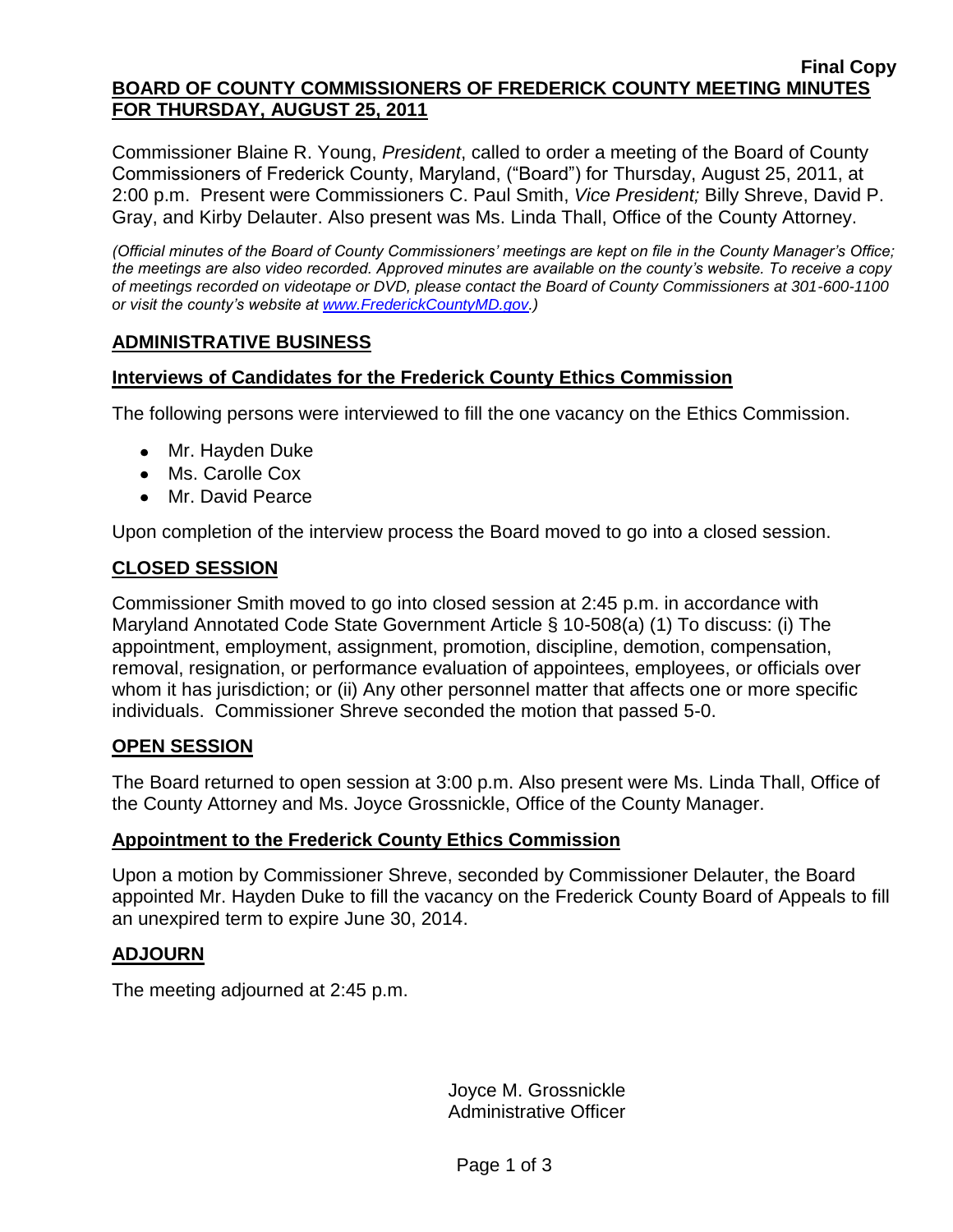#### **Final Copy BOARD OF COUNTY COMMISSIONERS OF FREDERICK COUNTY MEETING MINUTES FOR THURSDAY, AUGUST 25, 2011**

### **FORM OF STATEMENT FOR CLOSING THE MEETING OF THURSDAY, AUGUST 25, 2011**

# **STATUTORY AUTHORITY TO CLOSE SESSION**

### **State Government Article §10-508(a)**

To discuss: (i) The appointment, employment, assignment, promotion, discipline, demotion, compensation, removal, resignation, or performance evaluation of appointees, employees, or officials over whom it has jurisdiction; or (ii) Any other personnel matter that affects one or more specific individuals.

#### **Motion:**

Commissioner Smith moved to go into closed session at 2:45 p.m. in accordance with Maryland Annotated Code State Government Article § 10-508(a) (1) To discuss: (i) The appointment, employment, assignment, promotion, discipline, demotion, compensation, removal, resignation, or performance evaluation of appointees, employees, or officials over whom it has jurisdiction; or (ii) Any other personnel matter that affects one or more specific individuals. Commissioner Shreve seconded the motion that passed 5-0.

#### **Time and Location:**

2:45 p.m. – Third Floor Meeting Room, Winchester Hall

## **Topic to be Discussed:**

To discuss the candidates for possible appointment to the Frederick County Ethics Commission.

> Joyce M. Grossnickle Administrative Officer